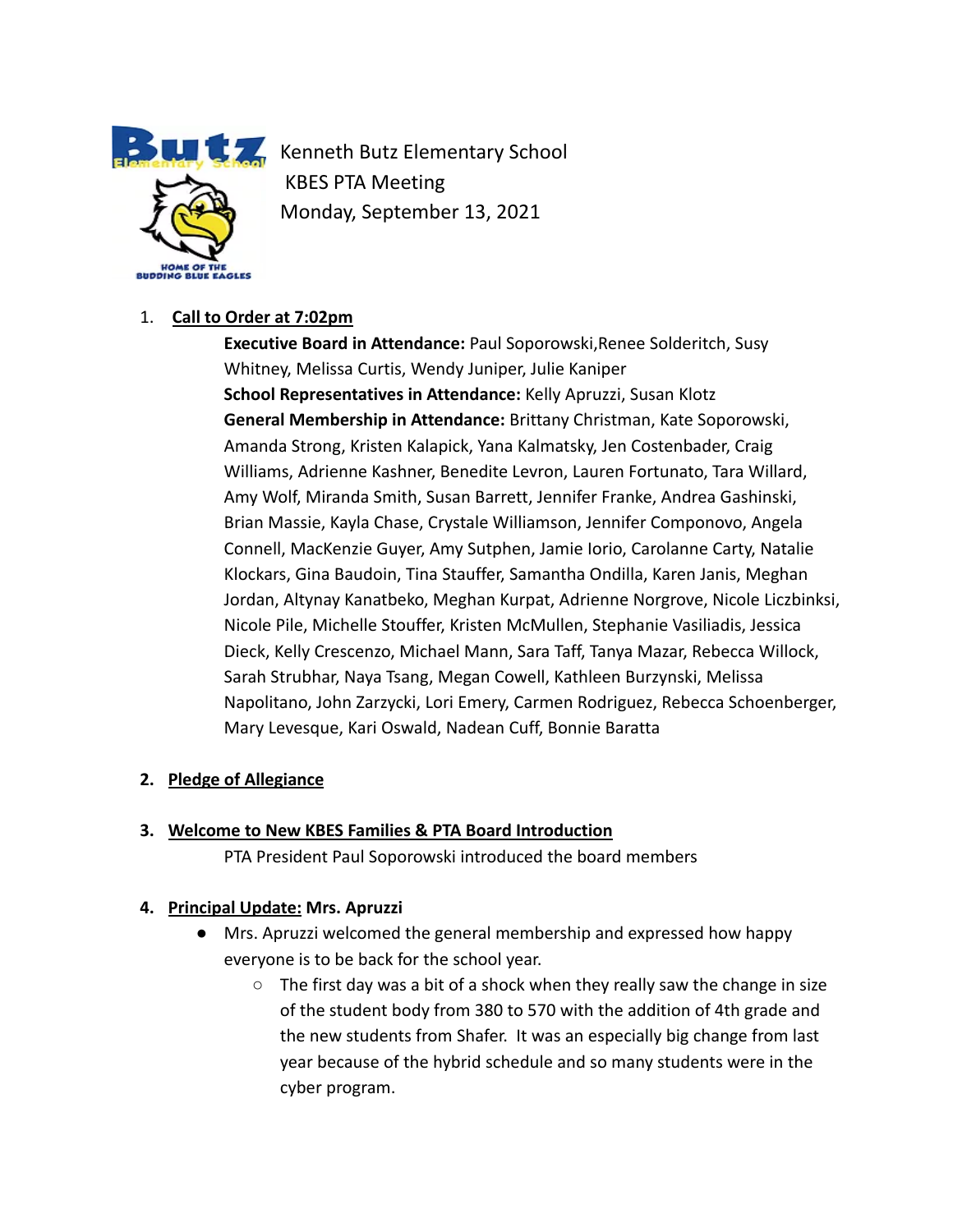- Students were excited to be in the building, and staff will do their best to keep the building open.
- Arrival and dismissal slowdowns have been ironed out. 10/11 busses now drop off students, which is a change from 8 in previous years. Parent pick up grew from 60 parents in the past to about 120 this year. Thanks to parents for following directions to come at a later time to smooth out the pick up process.
- Patriot Day Flags:
	- Last year, Mr. Craig Williams (who has a child at KBES) expressed interest in programs that display American pride at KBES. They came up with the plan to place flags around the perimeter of the walkways in front of the school to memorialize Patriot Day. Mrs. Apruzzi purchased the flags through her discretionary budget, and children placed the flags as part of age appropriate discussions about what it means to be a patriot, with a backdrop of patriotic music. The flags will come down at the end of the week.
- Class picnics to welcome students back to school
	- Students had a wonderful time at the class picnics and train rides last week. Picnics and train rides haven't happened for 2 years, so many students and parents had no idea the school even had trains behind the building.
	- Thanks to the many volunteers who helped out. The days went very well with a few interesting hiccups: A beehive that had to be sprayed, but still caused enough nuisance for kids to have to have their picnic on the lawn rather than at the picnic tables; the smell of a skunk who caused worry but no issues; and the trains broke down with 5 classes yet to ride, but Mr. Locke and Mr. Butz fixed them in time for everyone to have a ride.
- Social/Emotional Learning: We've all been through alot this past year, and have experienced stress on a daily or near daily basis. The school is backing away from putting new academic programs on everyone's plate, and is instead focused on getting back to the basics of social and emotional learning as part of the school day. Taking time to check in with the kids, have morning meetings, and make sure everyone is being heard and creating a family community within the classroom. The picnic and train rides were part of that spirit of community as well.
- SWPBS (School Wide Positive Behavior Supports): Assemblies about SWPBS are coming up for each grade, in which students will be taught and reminded of the three R's at KBES: Respectful, Responsible and Ready to Learn. Rewards will be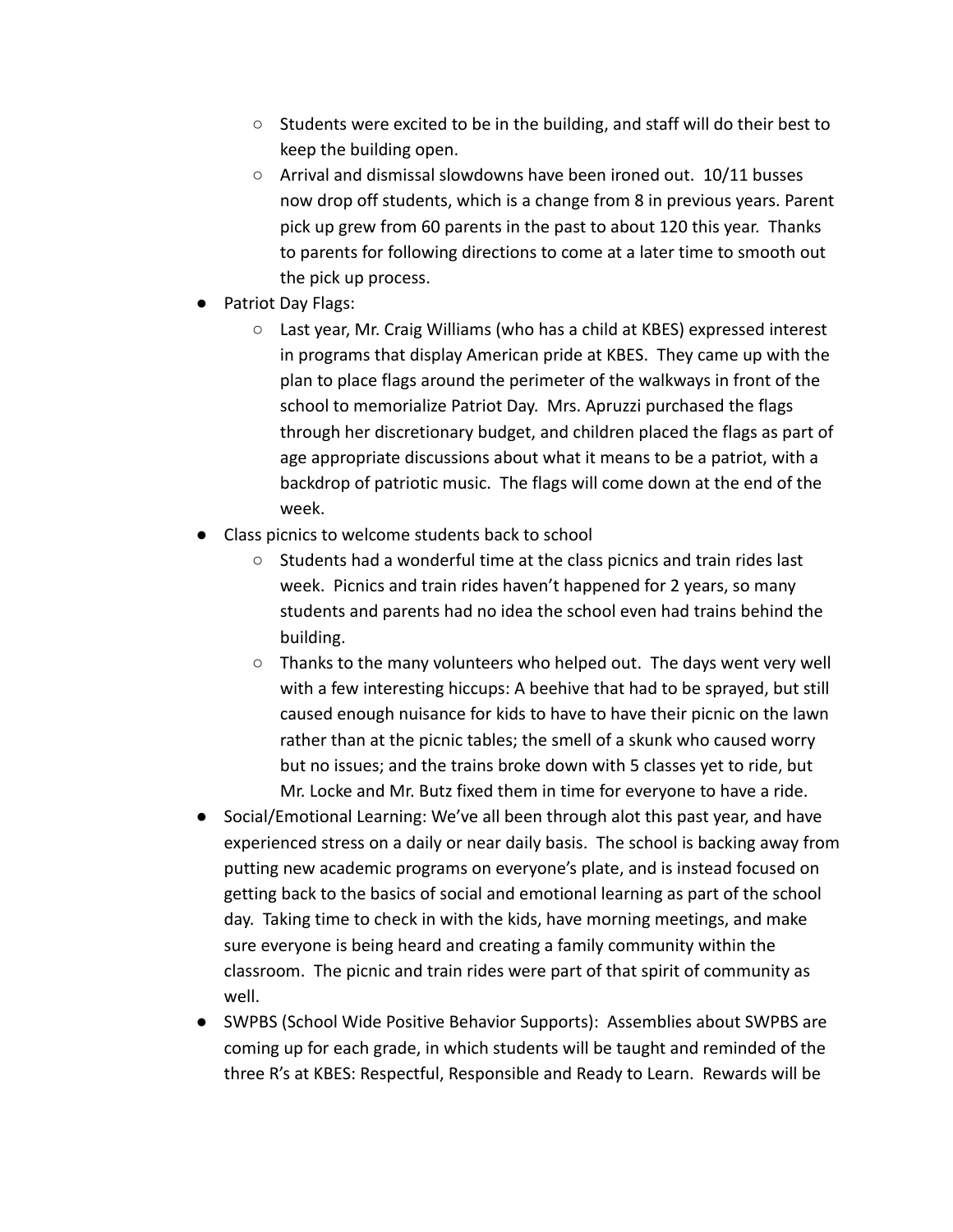different than in the past in response to guidelines for covid, but they will still receive train tickets and have plenty of positive rewards.

- Open house: Will be held on Tuesday and Wednesday evenings, and have been moved online due to the number of people who would potentially be in each classroom. There could be upwards of 40 adults in each classroom, and leaving no room to socially distance. There will be other opportunities for parents to come into the school later in the year.
- Instrumental music lessons for 4th graders: A signup was sent out about a week ago for 4th grade students interested in instrumental lessons. They will be held during the day and scheduled over specials, social studies or science, so as not to interfere with core classes.
- Chorus for 4th graders: Mrs. Ruhf will be leading chorus which will meet after school. More information will be forthcoming.
- Fitness walk: Will be held on September 30, with a rain date of October 1. Parents will not be invited to watch fitness walk in person this year and grade levels will complete it individually so there isn't as much mingling between parents and students or students between grades. It's a great fundraiser and will still be lots of fun for the students.
- Fall picture day will be October 13.

# **5. Teacher Representative Update: Mrs. Klotz**

- Thank you from the staff for chalking the sidewalks for the first day of school. It means a lot to the staff and students. Thank you to volunteers who were at the picnics, too.
- Teachers are excited to see our parents at open house.
- Star testing will begin September 27.
- Pylon will be up and running by October or November. It will be changed a little this year, and she is excited to share that information within about a month or so.

*\*\**

*PAUSED AGENDA TO TAKE QUESTIONS FROM ZOOM*

Q: Please repeat, when is picture day?

A: Mrs. Apruzzi restated it is on October 13.

# Q: What exactly is STAR testing?

A: Mrs. Apruzzi responded - Star testing is an assessment that students will take on an ipad. In Kindergarten, it covers "reading readiness" including questions about letters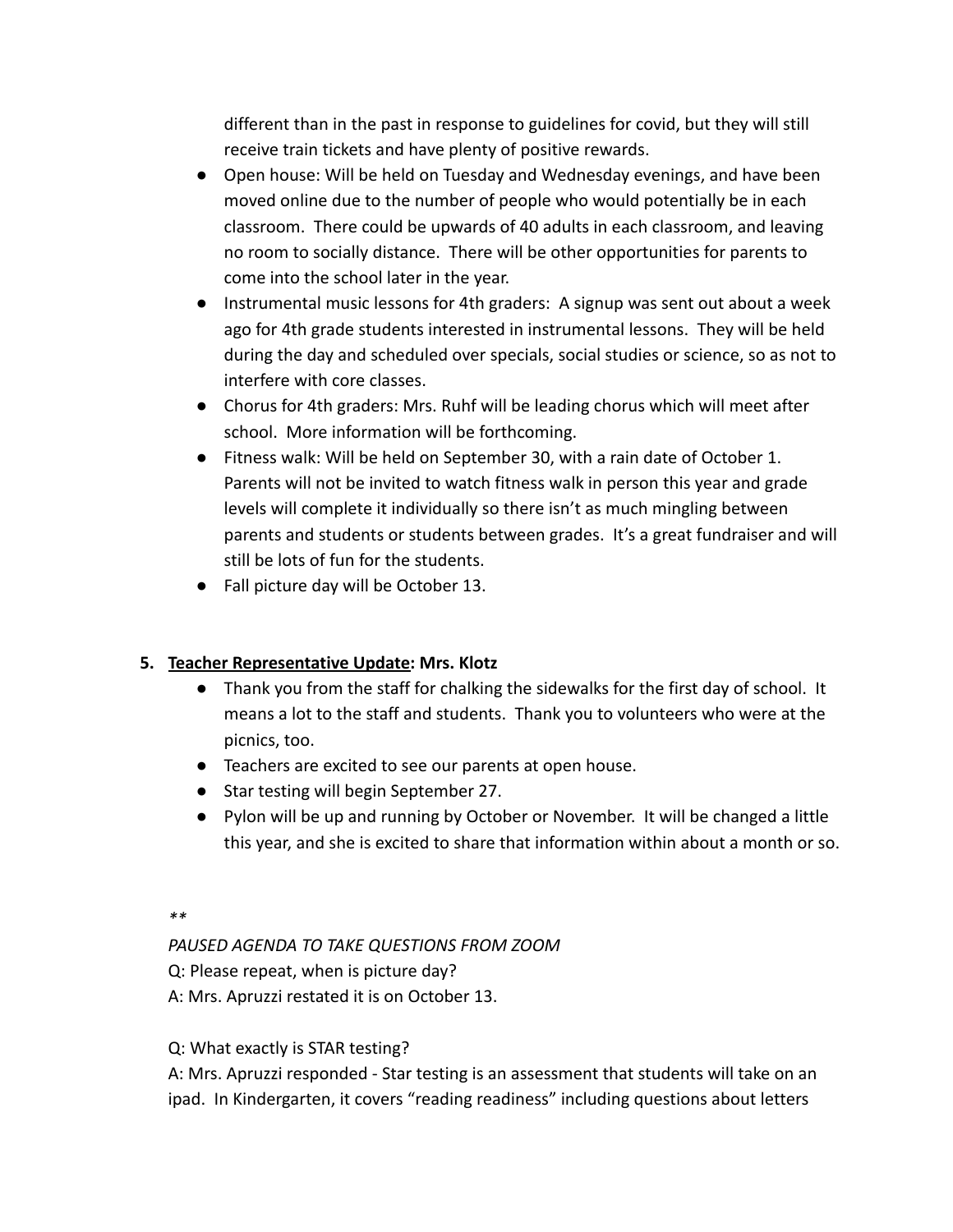and sounds. In grades 1-4, it assesses reading comprehension, including fluency and word skills Grades 1-4 also take a math assessment. STAR tests begin each student a little below their grade level and raises the level each time a student answers successfully. Consequently, if a student reports that the test was really hard, it could have taken them way above grade level. The test takes about 20 minutes to complete. The school gets immediate data on each child's skill level in individual reading and math areas, letting teachers know what level of content individual students are ready for as well as for building reading groups, offering interventions, etc.

Q: When will Kindergarteners get ipads? A: Mrs. Apruzzi responded - They are on their way. *\*\**

## **6. Be Safe Director Update: Melissa Curtis for Mrs. Rossi**

● Be Safe is happy to be back and moved into their new rooms, which are bright and sunny. Today was the first day of school for the 3 day class. The after school program is using the LGI room for welcome and attendance and has snacktime in the cafeteria. It is very full with the addition of 4th grade back into the school. Currently, only 3 children are attending from the intermediate school, and their fees have been adjusted because of the change in school ending times. There is currently no space available in either preschool or afterschool, but there is a waiting list for the pre-school.

## **7. Secretary Update: Wendy Juniper**

- Approval of May meeting minutes: Kate Soporowski approved the May meeting minutes and Yana Kalmatsky seconded.
- Information channels for PTA news, events and fundraisers:
	- Through Schoology via Mrs. Apruzzi
	- Our website at [www.kbespta.org](http://www.kbespta.org)
	- The KBES PTA Facebook page at <https://www.facebook.com/KBESPTA>
	- Through the Remind App find class codes by contacting us at [kbespta@gmail.com](mailto:kbespta@gmail.com) or on the Facebook page.

# **8. Treasurer Update: Julie Kaniper**

- 2021 2022 Budget approval
	- Amanda Strong approved the budget and Jen Costenbader seconded.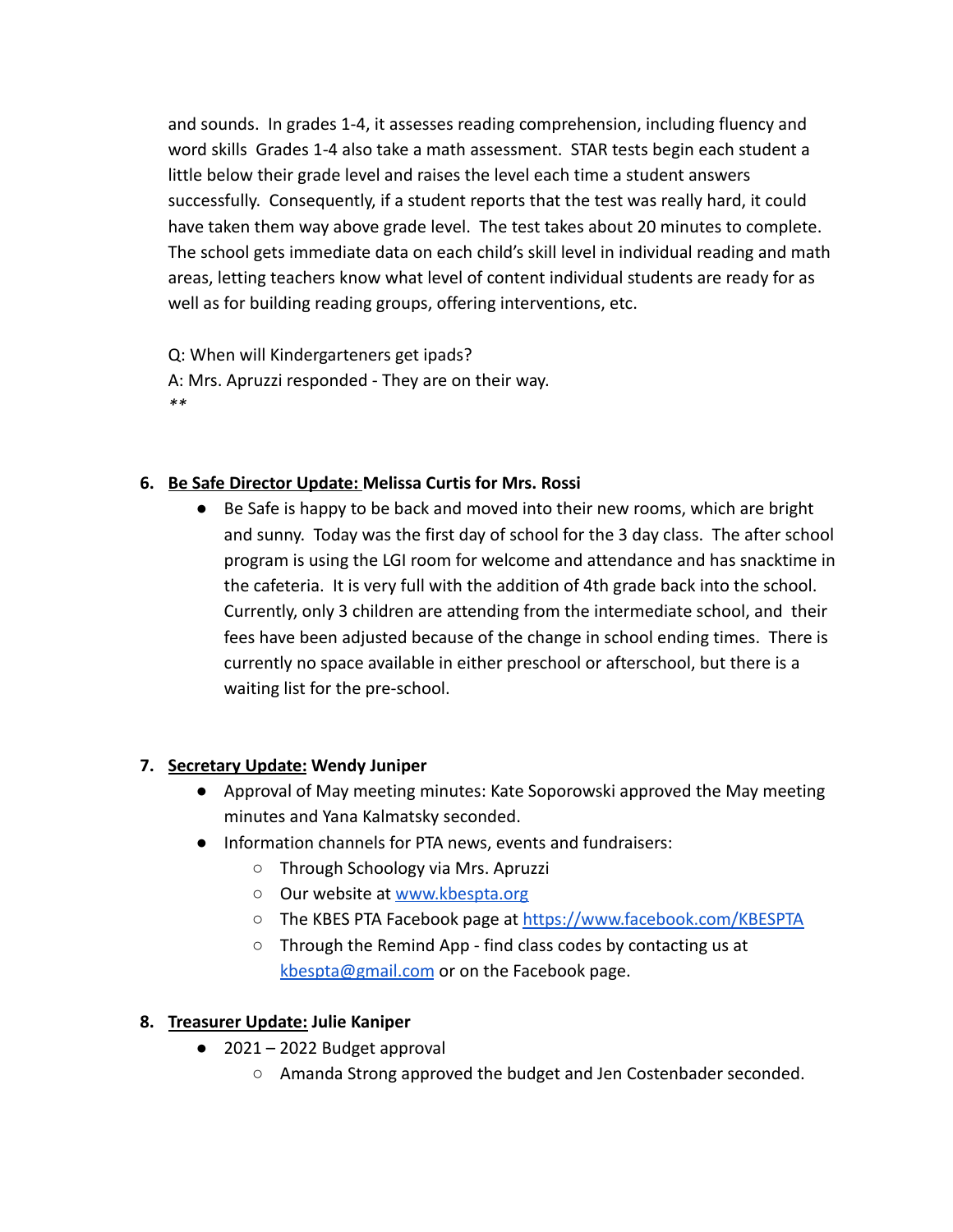- Paul Soporowski clarified that the final amount in the account is misleadingly inflated because it also includes a memorial fund established for a deceased librarian (organized by Mrs. Rossi) as well as the account for the scholastic book sale.
- Recent expense reviews
	- A few teachers have submitted materials expenses. Paul Soporowski clarified that each teacher gets \$100 from the PTA for expenses, and specials teachers get \$250. We have a special grant to give more resources throughout the year for particular projects
	- T-shirts were purchased for distribution to each student. They will be provided before the fitness walk.

## **9. Vice President of Volunteers Update: Susy Whitney**

- Volunteer Opportunities for 2021/2022
	- Fitness walk volunteer signup will go out next week.
	- Bingo in October
	- Book Character Parade in October
	- Reading is Fundamental
- Email kbesptavolunteer@gmail.com to be added to your child's volunteer list if you have not already done so. People on the list will receive signups for all volunteer opportunities.
- Committee Chair vacancies:
	- $\circ$  The signup for committee chairs will go out again.
	- We are looking for a NASP chair, and for a STEAM night head chair and co-chair.

\*\*

## PAUSE FOR QUESTIONS

Q: What is involved in the chair positions?

A: Renee Solderitch responded - Over the summer, we made a comprehensive list about what each position entails. That will be sent out with the signup genius link

A: Paul Soporowski added - Relevant to STEAM night chair: It's a lot of work for a short amount of time, until the event is over, but it's a very popular evening for students and families

\*\*.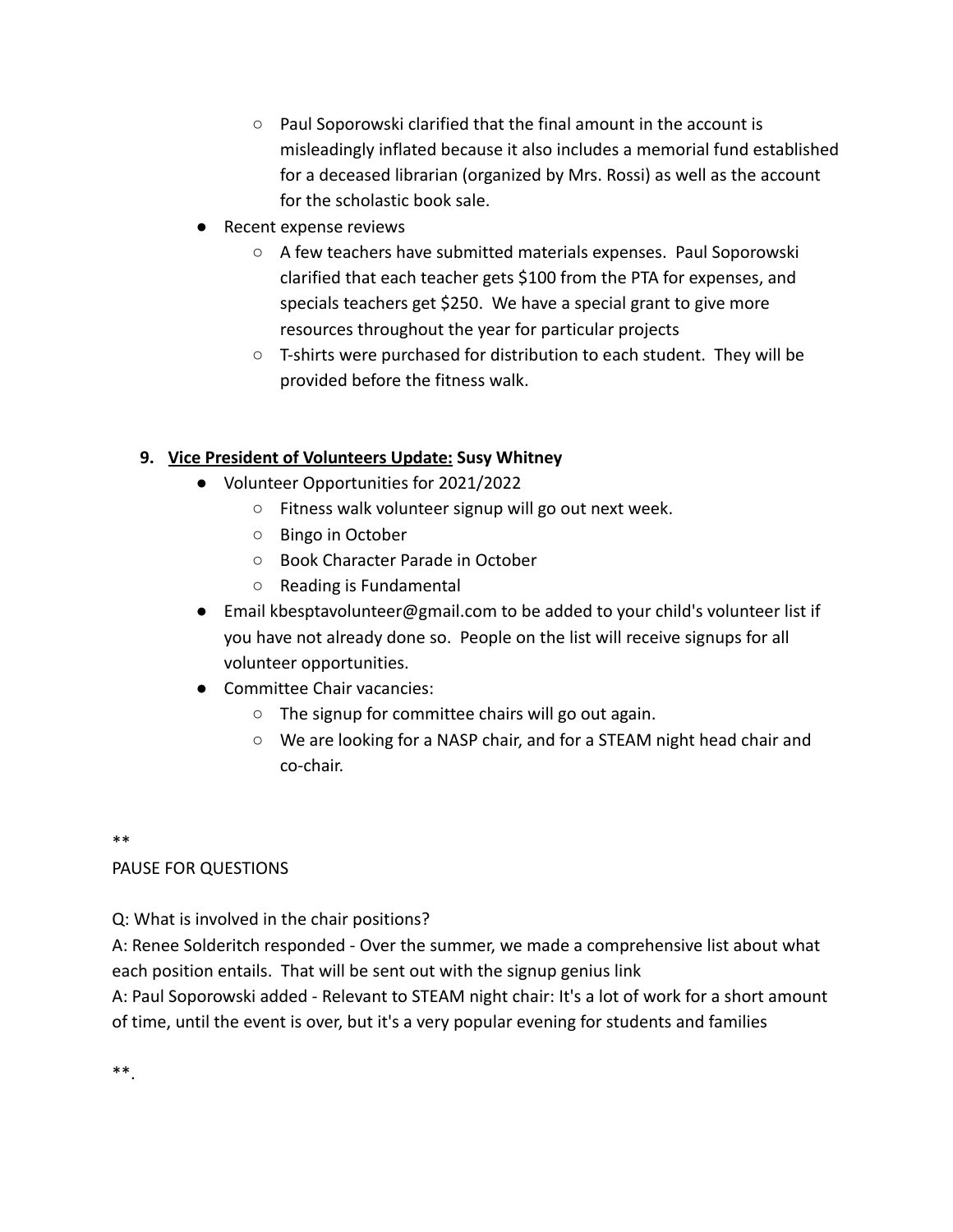## **10. General Vice President Update: Renee Solderitch**

- Volunteer Recognition: Thank you to Monica G for sizing students for class pride t-shirts and thank you to volunteers who came for picnics
- PTA-funded School Assemblies: Assemblies will probably be virtual this year, especially in light of possible shut downs, where rescheduling can be difficult.
- Pride shirts: Tshirts will be distributed to every student. Each grade receives a different color. They are worn on the first Friday of every month for spirit days, and for special events, like fitness walk

## **11. President Update: Paul Soporowski**

- Membership:
	- We have 71 members as of today.
	- $\circ$  To become an official member, email [kbesptamember@gmail.com](mailto:kbesptamember@gmail.com) or visit the website at [www.kbespta.org](http://www.kbespta.org) and use the link to membership. Mrs. Apruzzi also sent out a link over schoology for signup, and the information is also available on the KBES PTA facebook page.
	- $\circ$  You must be a paid member to vote on executive board elections. There is no time commitment to becoming a member.

# **● Current/Ongoing fundraisers: Melissa Curtis**

- Savearound books are on sale for 2 more days, until September 15. There is a link on the facebook page and on the webpage to order books.
- Back to school Family Fun Night was rescheduled for Friday, September 17 from 5-8pm. Kids can play on an inflatable obstacle course and a slide, both of which were selected because kids can stay socially distanced while using them. We will also have inflatable games, for which we need volunteers to staff in hourly shifts. Please see the signup that went out to volunteer. NASP (Nazareth Area Science Project) will be hosting \$2 train rides. The PTA is selling \$5 wristbands for all the obstacle courses and games. The festival will also include facepainting, a Christmas city photo booth, a dunk tank with teachers, a DJ and food will be available for purchase.
- Mum sale: The Mum sale starts Thursday, September 16 and will run for 5 days. Reiger Family Farms, located in Bushkill township will be the pick-up place for the mums, which include an assortment of colors as well as hanging baskets. Keep an eye out for sale information on the KBES website, the KBES facebook page and schoology.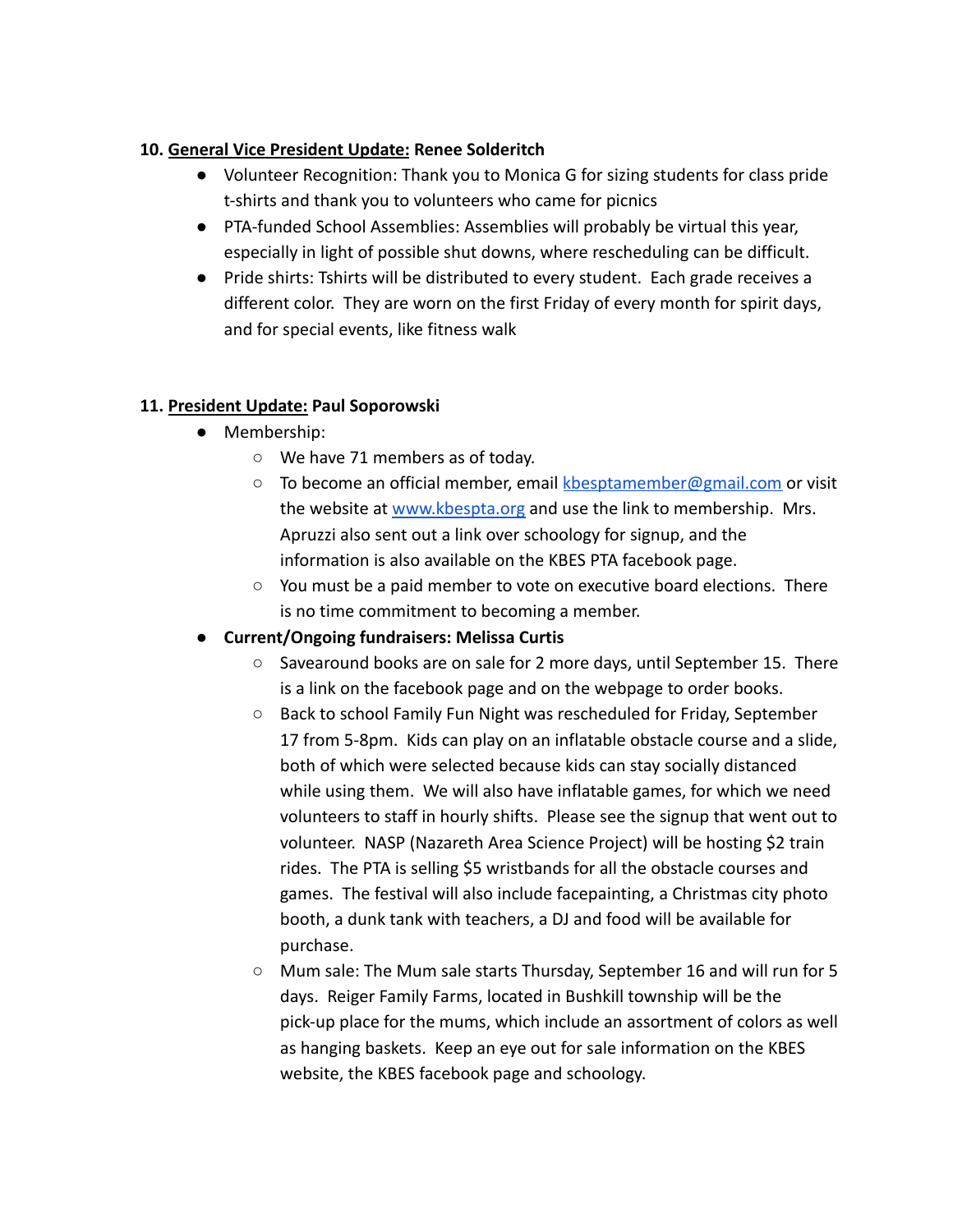- Fitness walk: Fitness Walk is September 30, with October 1 as the rain date. This year we will reward the class in each grade that has the highest donation participation level with a free ice cream at lunch time. Any student who raises over \$50 will be entered into a raffle to win one or more gift cards. The volunteer signup will be out soon.
- We appreciate all your support and help this September. Please be patient as we try to use a different form of online payment for these fundraisers called GetButter. If anyone has any guidance for this new system, please let us know.
- Upcoming PTA programs
	- STEAM night in October
	- Coin Wars in October
- General PTA business updates
	- The only way we can really stay connected with our PTA members are through Facebook, Remind and our website, and while the best way is through Schoology - we try not to send so much information through Mrs. Apruzzi that it becomes overwhelming.

## **12. General membership comments/concerns/suggestions from the floor**

Q: The meeting was hard to hear over zoom, when will minutes be posted?

A: Wendy Juniper responded: Tomorrow

Q: I submitted my clearances, but don't know if they are on file or not?] A: Paul Soporowski responded - We do not hold clearances, but you can call the district office to find out.

Q: Can you clarify - no parents at fitness walk?

A: Paul Soporowski - Only parents who volunteer will be there. No parents will be there as spectators because of concerns of parents and students congregating.

Q: Can you clarify - the entire school will meet in the cafeteria for an assembly? A: Mrs. Apruzzi - No, each grade level will assemble in the cafeteria, similar to lunch.

Q: Are we going to have volunteer signups for parties next year? Normally it's done at open houses.

A: Paul Soporowski - Normally we have membership, committee chair and party signups at open house. It's difficult this year, because we can't capture those opportunities now that open house is online. That's why it's very important to get on the signup genius lists for your grade. Those lists are pinned at the top of our FB page. Once we know what the opportunities are, those will be pushed out to the community. Everything will be